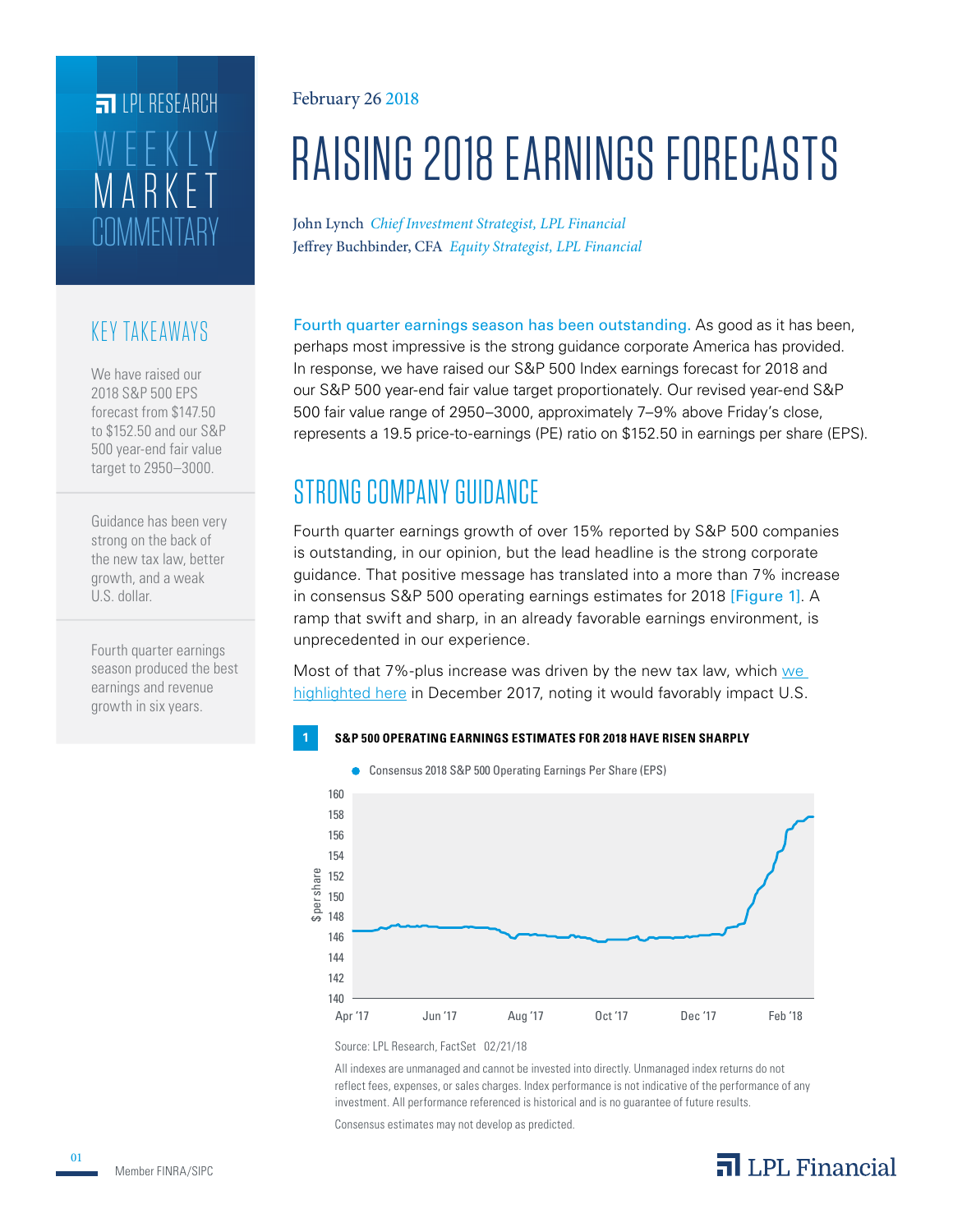corporations due to a reduced tax burden, provision for immediate expensing, and repatriation of foreign-sourced profits. Given that estimates have historically dropped by an average of approximately 3% during earnings season, the recent 7% positive revision seems more like a 10% increase in potential corporate earnings growth. Of those three percentage points, perhaps one is a weak U.S. dollar, but that still leaves two percentage points of upside possibly driven by the favorable macroeconomic and business climate. Companies are optimistic, which is evident in business confidence surveys. This optimism traditionally translates into improved business investment.

The breadth of optimism seems apparent when tallying the number of S&P 500 companies that have raised annual guidance during fourth quarter earnings season and comparing those numbers over time. As shown in Figure 2, the number of companies raising guidance for this year is double the highest levels of the past decade for the same period.

# UPDATING OUR 2018 EARNINGS FORECAST

In response to such a strong outlook from corporate America, we are raising our 2018 S&P 500 EPS target by \$5 to \$152.50, reflecting 15% expected earnings growth, up from our prior forecast of \$147.50, or a 12% increase. We expect earnings to continue to get strong support from accelerating U.S. and global economic growth, a pickup in business spending, and strong manufacturing activity. We believe increasing costs, particularly wages, will only be a modest drag on profit margins. Share repurchases from overseas profits repatriated back to the United States may also provide an additional boost.

### **<sup>2</sup> GUIDANCE HAS BEEN AS STRONG AS IT HAS BEEN IN A OVER DECADE**





Source: : LPL Research, FactSet 02/22/18

All indexes are unmanaged and cannot be invested into directly. Unmanaged index returns do not reflect fees, expenses, or sales charges. Index performance is not indicative of the performance of any investment. All performance referenced is historical and is no guarantee of future results. Estimates may not develop as predicted.

We want to emphasize that despite our optimism, our revised forecast for S&P 500 EPS remains below consensus, which currently hovers around \$157.50 per share for 2018. We are comfortable with our forecast for several reasons:

- **Expectations for U.S. dollar weakness may be** overdone; a firming dollar may trim overseas profits for U.S.-based multinationals relative to current expectations.
- **European economic growth may be peaking and** could slow more than consensus expects as monetary policy support is potentially withdrawn.
- **Current consensus estimates may be too high** based on the historical calendar pattern.

## $\overline{\mathbf{a}}$  LPL Financial

02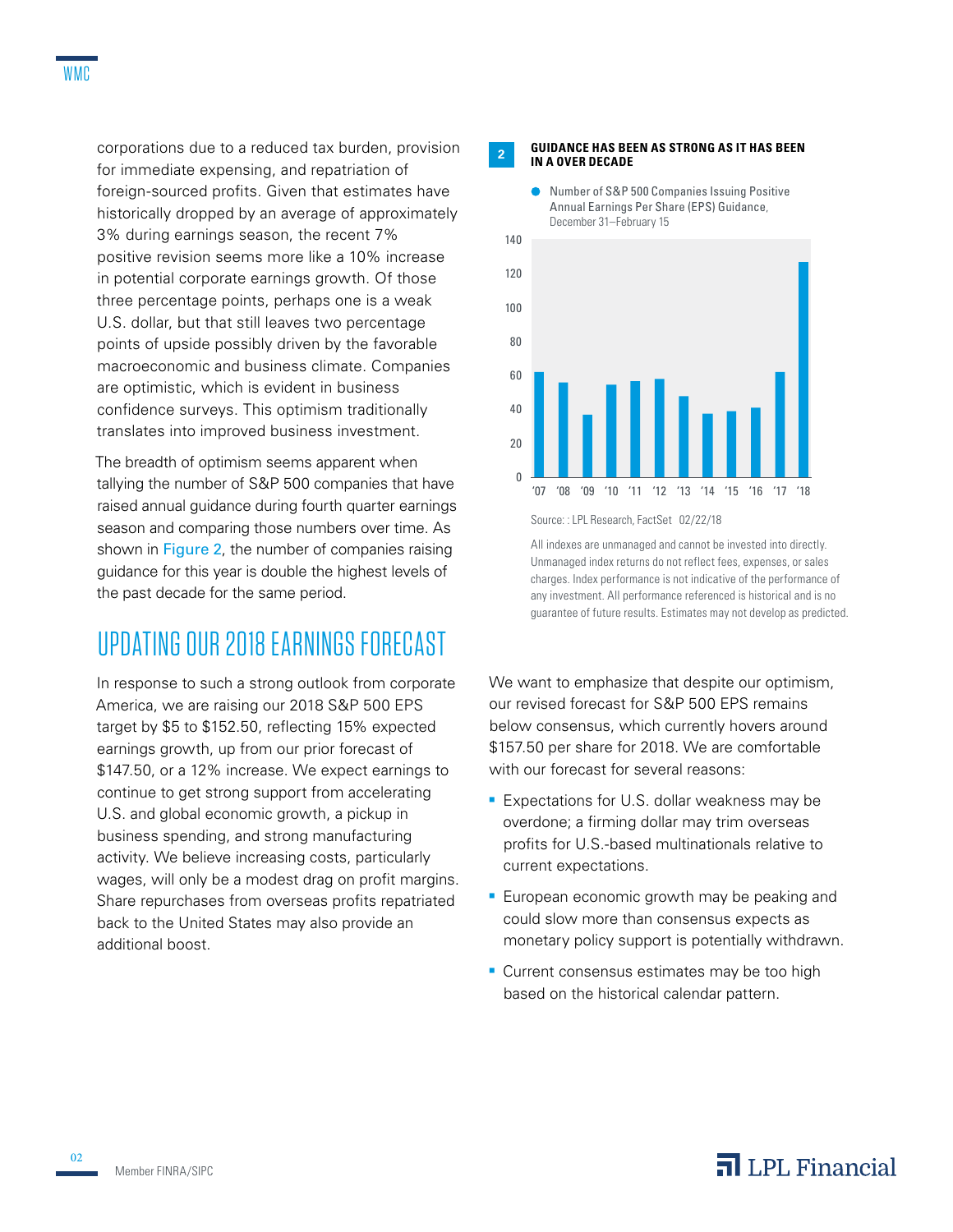## As our earnings expectations rise, our expectations for stock market performance improve.

In conjunction with the 3% increase in our earnings forecast, we are raising our year-end S&P 500 fair value target proportionately, to 2950–3000, up from 2850–2900 previously and approximately 7–9% above Friday's index close of 2747. Our new S&P 500 target reflects a PE multiple of 19.5 times our revised S&P 500 EPS forecast of \$152.50. We indicated in our *Outlook 2018: Return of the Business Cycle* publication that we expected earnings to shoulder most, if not all of the load this year if stocks were going to produce attractive returns. Accordingly, as our earnings expectations rise, our expectations for stock market performance improve.

# FOURTH QUARTER RECAP

Though guidance from corporate America has been the lead headline, strong fourth quarter numbers should not go unnoticed. As we noted in January's earnings preview commentary, there were a number of reasons to expect strong results, including positive economic surprises, strong manufacturing data, the weak dollar, and resilient estimates heading into reporting season. Corporate America did not disappoint. Here are some of the highlights:

- **Earnings and revenue growth, at 15.3% and 8.2%** year over year, reached six-year highs.
- **This marked the 35th straight quarter in which** S&P 500 earnings beat consensus estimates.
- The 77% revenue beat rate is by far the best we've seen in the 10 years of available data.
- The earnings beat rate (77%) was solidly above the average of the current economic expansion (70%).
- A solid 10 of 11 S&P sectors produced year-overyear earnings growth [Figure 3], 9 of them over 7%, while only energy fell meaningfully short of estimates.

#### **<sup>3</sup> STRONG FOURTH QUARTER EARNINGS DRIVEN BY A DIVERSE GROUP OF SECTORS**



S&P 500 Sector Q4 2017, Year-over-Year Earnings Increases, %

Source: LPL Research, Thomson Reuters consensus estimates 02/22/18

All indexes are unmanaged and cannot be invested into directly. Unmanaged index returns do not reflect fees, expenses, or sales charges. Index performance is not indicative of the performance of any investment. All performance referenced is historical and is no guarantee of future results.

Because of its narrow focus, specialty sector investing, such as healthcare, financials, or energy, will be subject to greater volatility than investing more broadly across many sectors and companies.

## CONSIDER THE SOURCE

Different sources such as Bloomberg, FactSet, and Standard & Poor's have different calculations than Thomson Reuters for S&P 500 earnings, based on various methodologies and different interpretations of what constitutes operating earnings.

# $\overline{\mathbf{a}}$  LPL Financial